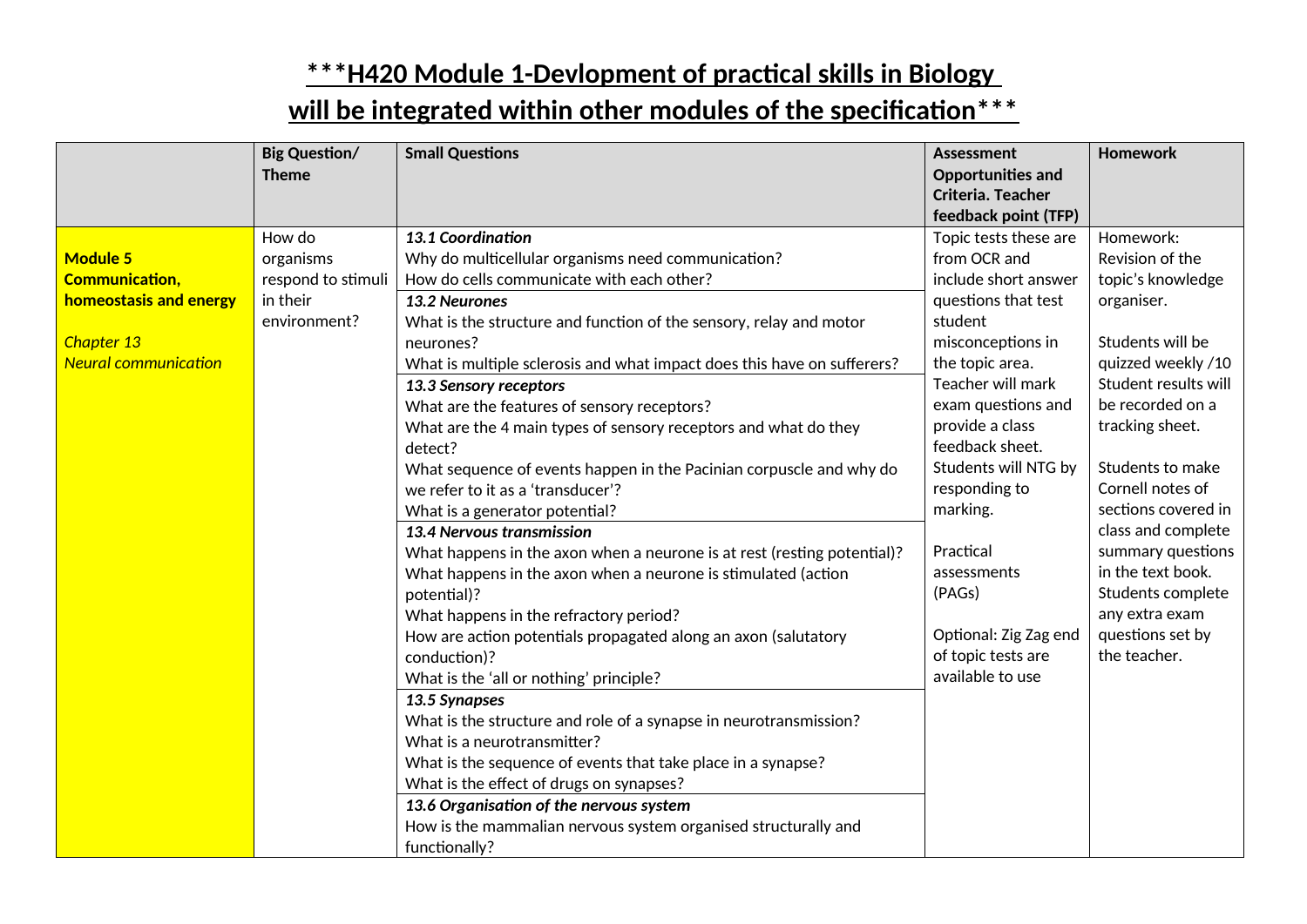| 13.7 Structure of the brain                                         |  |
|---------------------------------------------------------------------|--|
| What is the gross structure and function of the human brain?        |  |
| What techniques are used to study the brain?                        |  |
| 13.8 Reflexes                                                       |  |
| What is the pathway of neurones involved in the reflex arc?         |  |
| What is the importance of the reflex arc?                           |  |
| How can we test the speed of reflex actions?                        |  |
| 13.9 Voluntary and involuntary muscles                              |  |
| What are the 3 types of muscle in the body?                         |  |
| What is the structure of mammalian muscle?                          |  |
| What is the structure of a sarcomere?                               |  |
| What is the difference between slow twitch and fast twitch muscles? |  |
| 13.10 Sliding filament model                                        |  |
| What is the mechanism of muscle contraction?                        |  |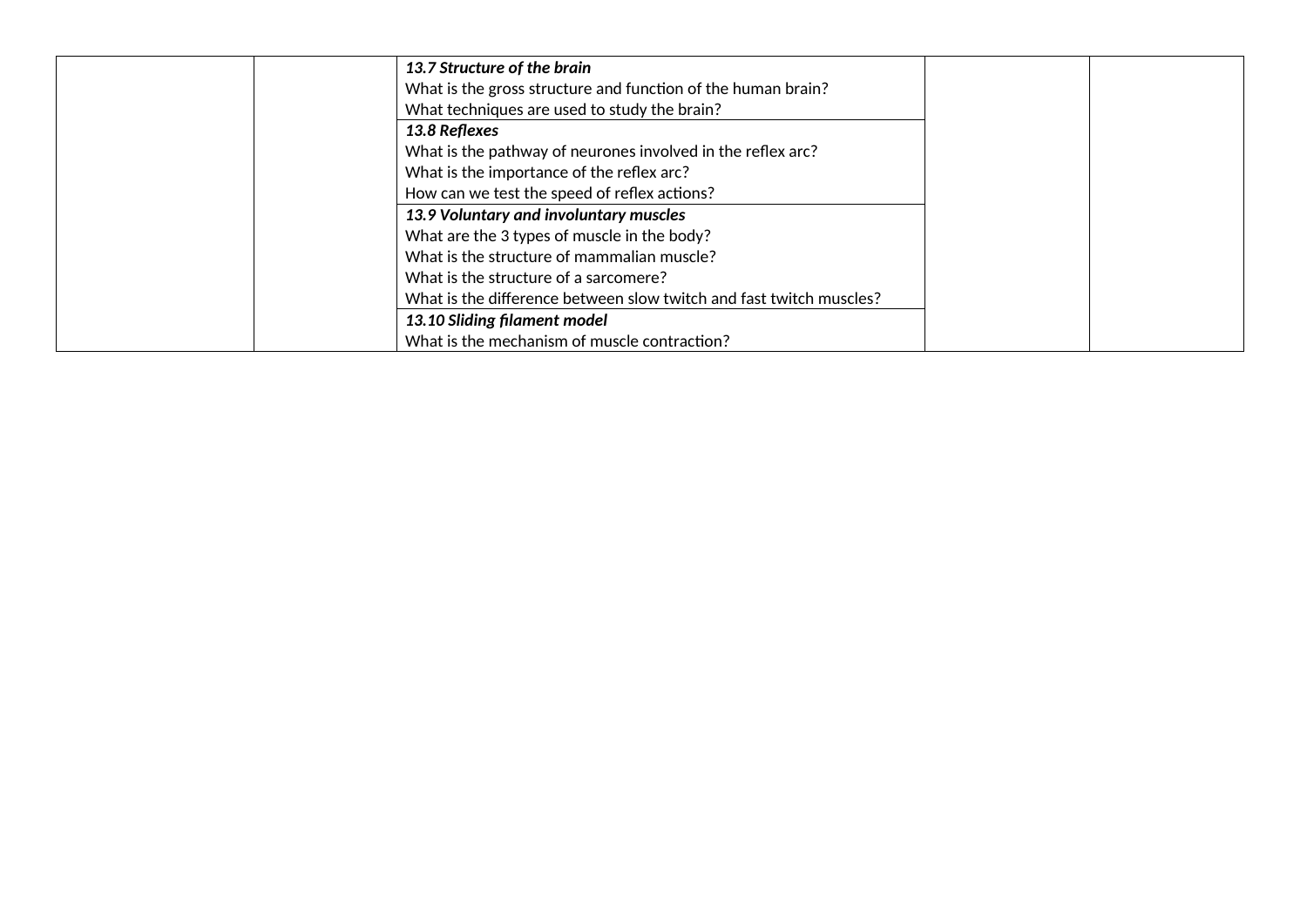|                               | <b>Big Question/</b> | <b>Small Questions</b>                                                | <b>Assessment</b>              | <b>Homework</b>      |
|-------------------------------|----------------------|-----------------------------------------------------------------------|--------------------------------|----------------------|
|                               | <b>Theme</b>         |                                                                       | <b>Opportunities and</b>       |                      |
|                               |                      |                                                                       | Criteria. Teacher              |                      |
|                               |                      |                                                                       | feedback point (TFP)           |                      |
|                               | How do specific      | 14.1 Hormonal communication                                           | Topic tests these are          | Homework:            |
| <b>Module 5</b>               | hormones bring       | What is a hormone?                                                    | from OCR and                   | Revision of the      |
| <b>Communication</b>          | about their          | Where are the major endocrine glands and what hormones do they        | include short answer           | topic's knowledge    |
| homeostasis and energy        | effects?             | produce?<br>What is the structure and function of the adrenal glands? | questions that test<br>student | organiser.           |
| Chapter 14                    |                      | What is the difference between steroid and non-steroid hormone?       | misconceptions in              | Students will be     |
| <b>Hormonal communication</b> |                      | How does hormonal communication compare to neural communication?      | the topic area.                | quizzed weekly /10   |
|                               |                      | 14.2 Structure and function of the pancreas                           | Teacher will mark              | Student results will |
|                               |                      | What is the histology of the pancreas?                                | exam questions and             | be recorded on a     |
|                               |                      | What is the function of the pancreas?                                 | provide a class                | tracking sheet.      |
|                               |                      | 14.3 Regulation of blood glucose concentration                        | feedback sheet.                |                      |
|                               |                      | What is negative feedback?                                            | Students will NTG by           | Students to make     |
|                               |                      | How is blood glucose concentration regulated?                         | responding to                  | Cornell notes of     |
|                               |                      | 14.4 Diabetes and its control                                         | marking.                       | sections covered in  |
|                               |                      | What is the difference between diabetes type 1 and type 2 mellitus?   |                                | class and complete   |
|                               |                      | How is insulin produced?                                              | Practical                      | summary questions    |
|                               |                      | What are the potential treatments for diabetes?                       | assessments                    | in the text book.    |
|                               |                      | <b>14.5 Coordinated responses</b>                                     | (PAGs)                         | Students complete    |
|                               |                      | What happens when the nervous and endocrine system coordinate their   |                                | any extra exam       |
|                               |                      | responses?                                                            | Optional: Zig Zag end          | questions set by     |
|                               |                      | What is the action of adrenaline in the fight or flight response?     | of topic tests are             | the teacher.         |
|                               |                      | 14.6 Controlling heart rate                                           | available to use               |                      |
|                               |                      | What controls heart rate?                                             |                                |                      |
|                               |                      | What are chemoreceptors?                                              |                                |                      |
|                               |                      | What are baroreceptors?                                               |                                |                      |
|                               |                      |                                                                       |                                |                      |
|                               |                      |                                                                       |                                |                      |
|                               |                      |                                                                       |                                |                      |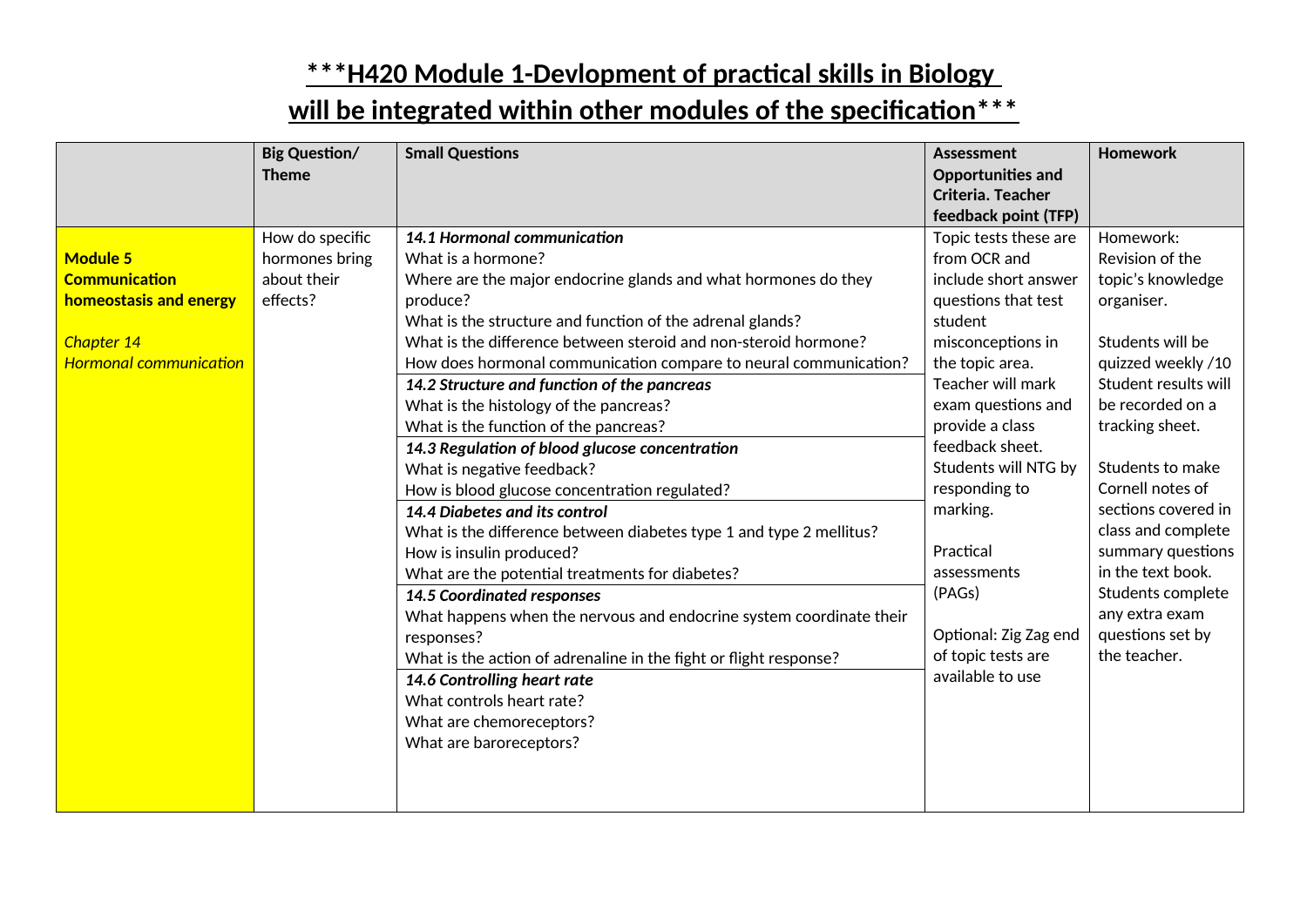|                                                                                                       | <b>Big Question/</b><br><b>Theme</b>               | <b>Small Questions</b>                                                                                                                                                                                                                                                                                                                                                                                                                                                                                                                                                                                                                                                                                                                                                                                                                                                                                                                                                                                                 | <b>Assessment</b><br><b>Opportunities and</b>                                                                                                                                                                                                                                                                                                                                                               | Homework                                                                                                                                                                                                                                                                                                                                                                           |
|-------------------------------------------------------------------------------------------------------|----------------------------------------------------|------------------------------------------------------------------------------------------------------------------------------------------------------------------------------------------------------------------------------------------------------------------------------------------------------------------------------------------------------------------------------------------------------------------------------------------------------------------------------------------------------------------------------------------------------------------------------------------------------------------------------------------------------------------------------------------------------------------------------------------------------------------------------------------------------------------------------------------------------------------------------------------------------------------------------------------------------------------------------------------------------------------------|-------------------------------------------------------------------------------------------------------------------------------------------------------------------------------------------------------------------------------------------------------------------------------------------------------------------------------------------------------------------------------------------------------------|------------------------------------------------------------------------------------------------------------------------------------------------------------------------------------------------------------------------------------------------------------------------------------------------------------------------------------------------------------------------------------|
|                                                                                                       |                                                    |                                                                                                                                                                                                                                                                                                                                                                                                                                                                                                                                                                                                                                                                                                                                                                                                                                                                                                                                                                                                                        | feedback point (TFP)                                                                                                                                                                                                                                                                                                                                                                                        |                                                                                                                                                                                                                                                                                                                                                                                    |
| <b>Module 5</b><br><b>Communication</b><br>homeostasis and energy<br>Chapter 15<br><b>Homeostasis</b> | How do animals<br>respond to their<br>environment? | 15.1 The principles of homeostasis<br>What are receptors and effectors?<br>How does a negative feedback system work?<br>How does a positive feedback system work?<br>15.2 Thermoregulation in ectotherms<br>What is an ectotherm?<br>How do ectotherms regulate their temperature?<br>15.3 Thermoregulation in endotherms<br>What is an endotherm?<br>How do endotherms regulate their temperature?<br>15.4 Excretion homeostasis and the liver<br>What is excretion and what is its importance in homeostasis?<br>What is the structure and function of the mammalian liver?<br>What happens in the ornithine cycle?<br>15.5 The structure and function of the mammalian kidney<br>What is the structure, mechanisms of action and function of the<br>mammalian kidney?<br>What is the structure and function of the nephron?<br>What is the significance of the length of the loop of Henle?<br>15.6 The kidney and osmoregulation<br>What is osmoregulation?<br>How is the water potential of the blood controlled? | Criteria. Teacher<br>Topic tests these are<br>from OCR and<br>include short answer<br>questions that test<br>student<br>misconceptions in<br>the topic area.<br>Teacher will mark<br>exam questions and<br>provide a class<br>feedback sheet.<br>Students will NTG by<br>responding to<br>marking.<br>Practical<br>assessments<br>(PAGs)<br>Optional: Zig Zag end<br>of topic tests are<br>available to use | Homework:<br>Revision of the<br>topic's knowledge<br>organiser.<br>Students will be<br>quizzed weekly /10<br>Student results will<br>be recorded on a<br>tracking sheet.<br>Students to make<br>Cornell notes of<br>sections covered in<br>class and complete<br>summary questions<br>in the text book.<br>Students complete<br>any extra exam<br>questions set by<br>the teacher. |
|                                                                                                       |                                                    | 15.7 Urine and diagnosis<br>How can excretory products be used in medical diagnosis?<br>How do pregnancy tests work?<br>Why is the urine of athlete's testes?<br>15.8 Kidney failure<br>What causes kidney failure?                                                                                                                                                                                                                                                                                                                                                                                                                                                                                                                                                                                                                                                                                                                                                                                                    |                                                                                                                                                                                                                                                                                                                                                                                                             |                                                                                                                                                                                                                                                                                                                                                                                    |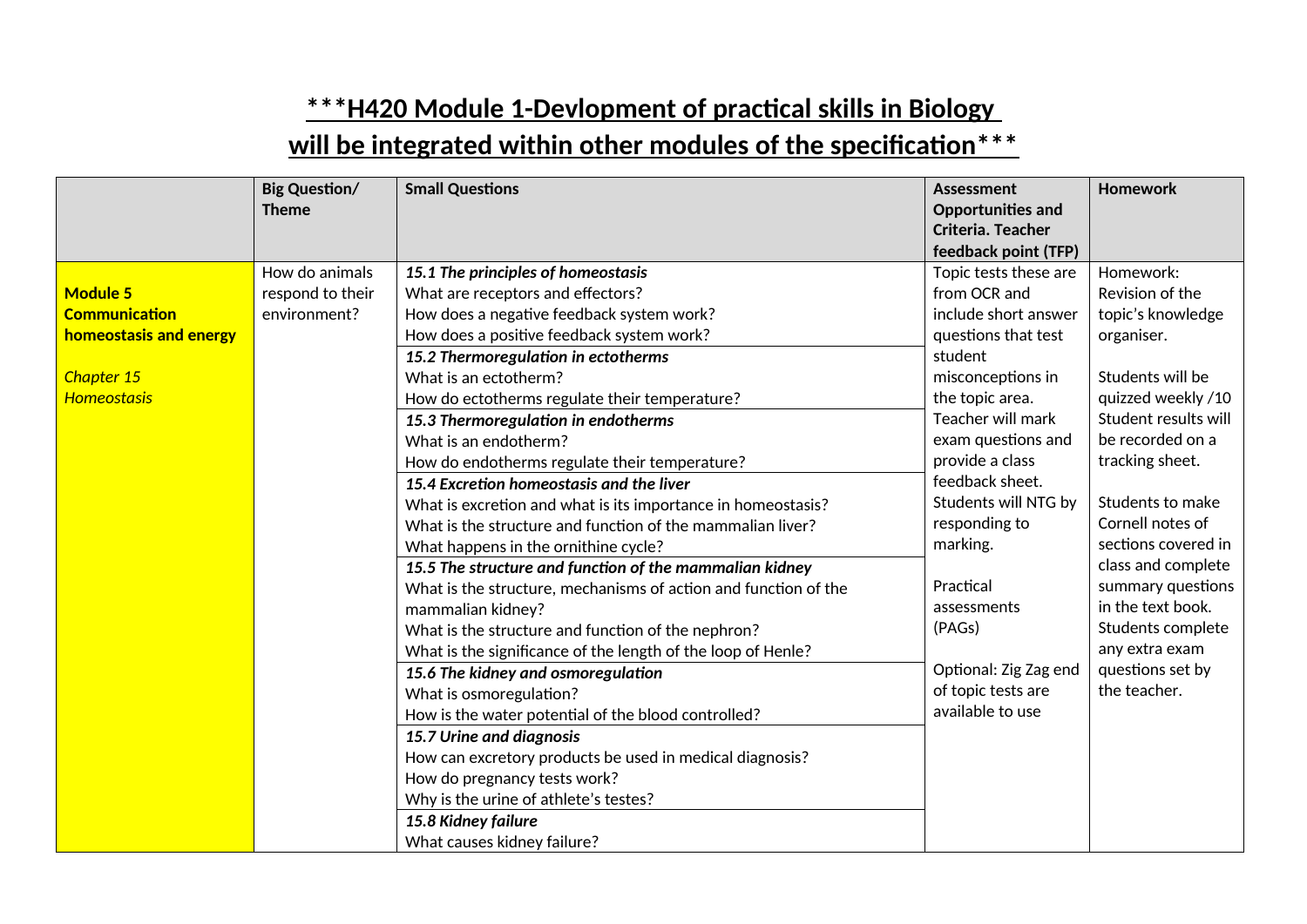|  | $\cdot$ .<br>What<br>* kidney failure.<br>effects<br>The<br>are<br>~~<br>. |  |
|--|----------------------------------------------------------------------------|--|
|  | railure<br>can kidne<br>How<br>. bel<br>eated<br>Tre                       |  |

|                                                                                                           | <b>Big Question/</b><br><b>Theme</b>              | <b>Small Questions</b>                                                                                                                                                                                                                                                                                                                                                                                                                                                                                                                                                                                                                                                                                                                                                                                                                                                                                                                                                                                                                                                                                                                                                                              | <b>Assessment</b><br><b>Opportunities and</b><br>Criteria. Teacher<br>feedback point (TFP)                                                                                                                                                                                                                                                                                             | <b>Homework</b>                                                                                                                                                                                                                                                                                                                                                                    |
|-----------------------------------------------------------------------------------------------------------|---------------------------------------------------|-----------------------------------------------------------------------------------------------------------------------------------------------------------------------------------------------------------------------------------------------------------------------------------------------------------------------------------------------------------------------------------------------------------------------------------------------------------------------------------------------------------------------------------------------------------------------------------------------------------------------------------------------------------------------------------------------------------------------------------------------------------------------------------------------------------------------------------------------------------------------------------------------------------------------------------------------------------------------------------------------------------------------------------------------------------------------------------------------------------------------------------------------------------------------------------------------------|----------------------------------------------------------------------------------------------------------------------------------------------------------------------------------------------------------------------------------------------------------------------------------------------------------------------------------------------------------------------------------------|------------------------------------------------------------------------------------------------------------------------------------------------------------------------------------------------------------------------------------------------------------------------------------------------------------------------------------------------------------------------------------|
| <b>Module 5</b><br><b>Communication</b><br>homeostasis and energy<br>Chapter 16<br><b>Plant responses</b> | How do plants<br>respond to their<br>environment? | 16.1 Plant hormones and growth in plants<br>What are the roles of plant hormones?<br>What experimental evidence is there for the role of auxins in control of<br>apical dominance?<br>What experimental evidence is there for the role of gibberellin in the<br>control of seed germination and stem elongation?<br>What is the difference between synergism and antagonism?<br>What practical investigations can be carried out to investigate the effect<br>of plant hormones on growth?<br>16.2 Plant responses to abiotic stress<br>What abiotic factors cause plant stress?<br>How do plants respond to these abiotic stresses?<br>What are the roles of plant hormones in response to abiotic stress?<br>16.3 Plant responses to herbivory<br>What is herbivory?<br>What physical responses do plants display to herbivory?<br>What chemical responses do plants display to herbivory?<br><b>16.4 Tropisms in plants</b><br>What is a tropism?<br>What are the different types of tropisms?<br>What practical investigations can be carried out to investigate<br>phototropism and geotropism?<br>16.5 The commercial use of plant hormones<br>What ae the commercial uses of plant hormones? | Topic tests these are<br>from OCR and<br>include short answer<br>questions that test<br>student<br>misconceptions in<br>the topic area.<br>Teacher will mark<br>exam questions and<br>provide a class<br>feedback sheet.<br>Students will NTG by<br>responding to<br>marking.<br>Practical<br>assessments<br>(PAGs)<br>Optional: Zig Zag end<br>of topic tests are<br>available to use | Homework:<br>Revision of the<br>topic's knowledge<br>organiser.<br>Students will be<br>quizzed weekly /10<br>Student results will<br>be recorded on a<br>tracking sheet.<br>Students to make<br>Cornell notes of<br>sections covered in<br>class and complete<br>summary questions<br>in the text book.<br>Students complete<br>any extra exam<br>questions set by<br>the teacher. |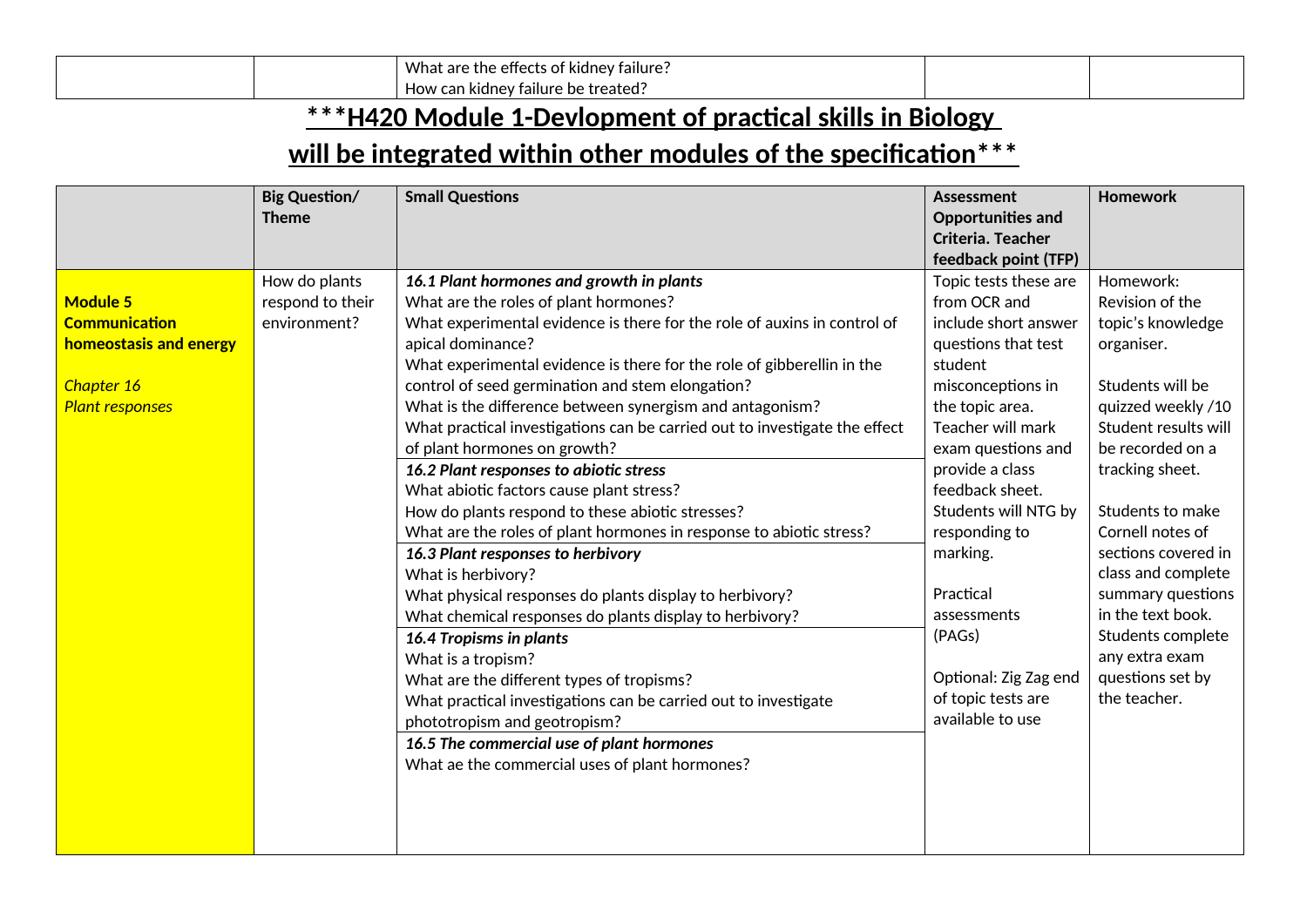|                                         | <b>Big Question/</b>                          | <b>Small Questions</b>                                                                                                          | <b>Assessment</b>                                             | <b>Homework</b>                                   |
|-----------------------------------------|-----------------------------------------------|---------------------------------------------------------------------------------------------------------------------------------|---------------------------------------------------------------|---------------------------------------------------|
|                                         | <b>Theme</b>                                  |                                                                                                                                 | <b>Opportunities and</b><br>Criteria. Teacher                 |                                                   |
|                                         |                                               |                                                                                                                                 | feedback point (TFP)                                          |                                                   |
| <b>Module 5</b><br><b>Communication</b> | Where do<br>organisms get<br>their energy for | 17.1 Energy cycles<br>Why do we need cellular respiration?<br>What is the relationship between the processes of respiration and | Topic tests these are<br>from OCR and<br>include short answer | Homework:<br>Revision of the<br>topic's knowledge |
| homeostasis and energy                  | biological                                    | photosynthesis?                                                                                                                 | questions that test                                           | organiser.                                        |
|                                         | processes?                                    | 17.2 ATP synthesis                                                                                                              | student                                                       |                                                   |
| Chapter 17                              |                                               | How is ATP produced?                                                                                                            | misconceptions in                                             | Students will be                                  |
| <b>Energy for biological</b>            |                                               | What is the chemosynthetic theory?                                                                                              | the topic area.                                               | quizzed weekly /10                                |
| processes                               |                                               | What happens along the electron transport chain?                                                                                | Teacher will mark                                             | Student results will                              |
|                                         |                                               | 17.3 Photosynthesis                                                                                                             | exam questions and                                            | be recorded on a                                  |
|                                         |                                               | What is the equation that summarises photosynthesis?                                                                            | provide a class                                               | tracking sheet.                                   |
|                                         |                                               | What is the structure of a chloroplast?                                                                                         | feedback sheet.                                               |                                                   |
|                                         |                                               | What are the 2 main stages of photosynthesis and where in the                                                                   | Students will NTG by                                          | Students to make                                  |
|                                         |                                               | chloroplast do these occur?                                                                                                     | responding to                                                 | Cornell notes of                                  |
|                                         |                                               | What is the importance of photosynthetic pigments in photosynthesis?                                                            | marking.                                                      | sections covered in                               |
|                                         |                                               | What happens in the light-dependant stage of photosynthesis?                                                                    | Practical                                                     | class and complete                                |
|                                         |                                               | What happens in the light-independent stage of photosynthesis?                                                                  | assessments                                                   | summary questions<br>in the text book.            |
|                                         |                                               | What are the uses of triose phosphate?<br>How can we investigate photosynthetic pigments?                                       | (PAGs)                                                        | Students complete                                 |
|                                         |                                               | 17.4 Factors affecting photosynthesis                                                                                           |                                                               | any extra exam                                    |
|                                         |                                               | What factors affect photosynthesis?                                                                                             | Optional: Zig Zag end                                         | questions set by                                  |
|                                         |                                               | How can we investigate the factors affecting photosynthesis?                                                                    | of topic tests are                                            | the teacher.                                      |
|                                         |                                               |                                                                                                                                 | available to use                                              |                                                   |
|                                         |                                               |                                                                                                                                 |                                                               |                                                   |
|                                         |                                               |                                                                                                                                 |                                                               |                                                   |
|                                         |                                               |                                                                                                                                 |                                                               |                                                   |
|                                         |                                               |                                                                                                                                 |                                                               |                                                   |
|                                         |                                               |                                                                                                                                 |                                                               |                                                   |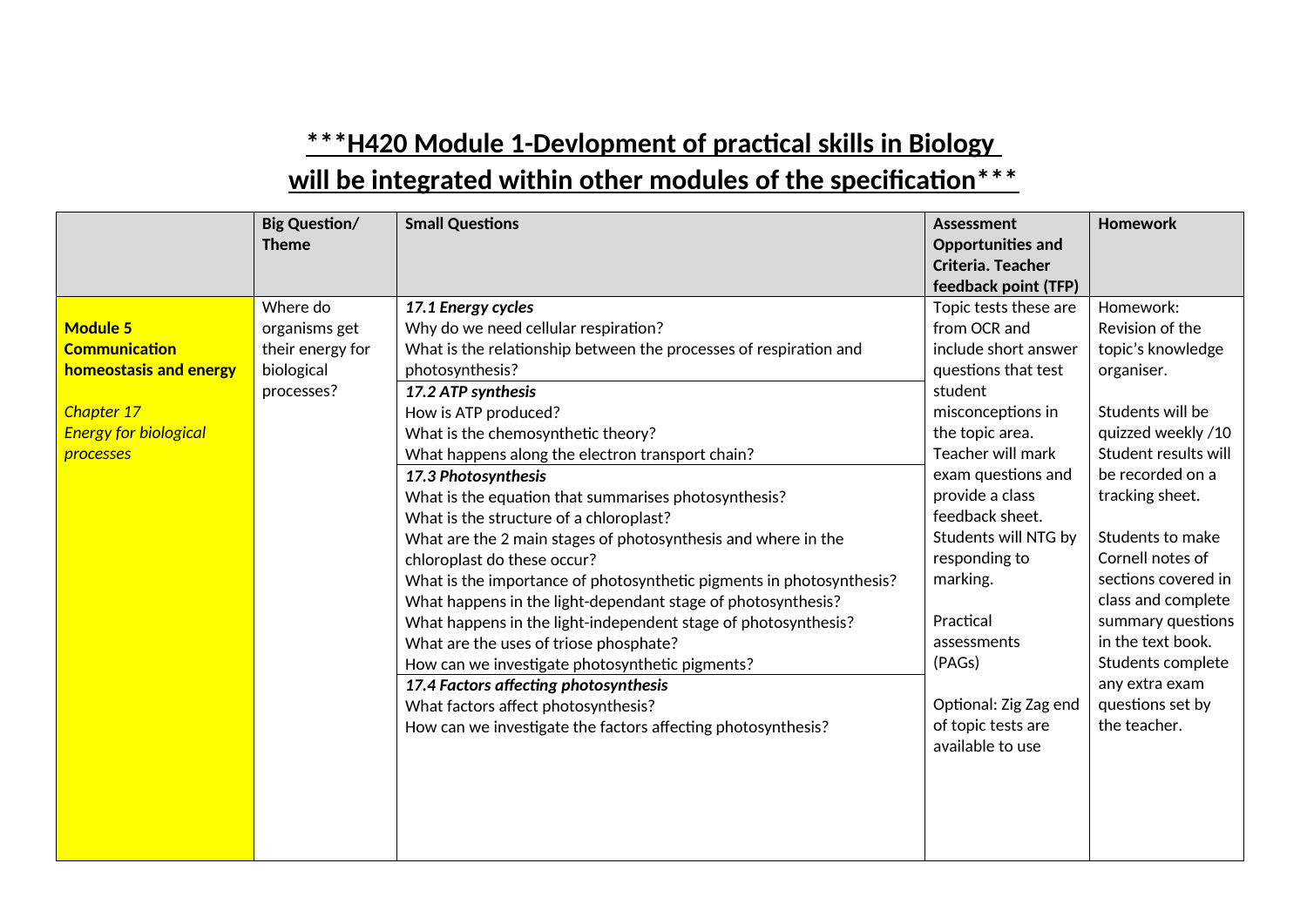|                        | <b>Big Question/</b><br><b>Theme</b> | <b>Small Questions</b>                                             | Assessment<br>Opportunities and<br>Criteria. Teacher<br>feedback point (TFP) | <b>Homework</b>      |
|------------------------|--------------------------------------|--------------------------------------------------------------------|------------------------------------------------------------------------------|----------------------|
|                        |                                      | 18.1 Glycolysis                                                    | Topic tests these are                                                        | Homework:            |
| <b>Module 5</b>        |                                      | What is the site of glycolysis?                                    | from OCR and                                                                 | Revision of the      |
| <b>Communication</b>   |                                      | What are the main steps in glycolysis?                             | include short answer                                                         | topic's knowledge    |
| homeostasis and energy |                                      | 18.2 Linking glycolysis and the Krebs cycle                        | questions that test                                                          | organiser.           |
|                        |                                      | What is the structure of the mitochondrion?                        | student                                                                      |                      |
| Chapter 18             |                                      | What happens in the link reaction?                                 | misconceptions in                                                            | Students will be     |
| Respiration            |                                      | Where does the link reaction take place?                           | the topic area.                                                              | quizzed weekly /10   |
|                        |                                      | 18.3 The Krebs cycle                                               | Teacher will mark                                                            | Student results will |
|                        |                                      | Where does the Krebs cycle take place?                             | exam questions and                                                           | be recorded on a     |
|                        |                                      | What happens in the Krebs cycle?                                   | provide a class                                                              | tracking sheet.      |
|                        |                                      | What is the importance of coenzymes in cellular respiration?       | feedback sheet.                                                              |                      |
|                        |                                      | 18.4 Oxidative phosphorylation                                     | Students will NTG by                                                         | Students to make     |
|                        |                                      | What is the process of oxidative phosphorylation?                  | responding to                                                                | Cornell notes of     |
|                        |                                      | What is the site of oxidative phosphorylation?                     | marking.                                                                     | sections covered in  |
|                        |                                      | What is substrate level phosphorylation?                           |                                                                              | class and complete   |
|                        |                                      | 18.5 Anaerobic respiration                                         | Practical                                                                    | summary questions    |
|                        |                                      | What is the process of anaerobic respiration in eukaryotes?        | assessments                                                                  | in the text book.    |
|                        |                                      | What practical investigations can be undertaken to investigate the | (PAGs)                                                                       | Students complete    |
|                        |                                      | respiration of yeast under aerobic and anaerobic conditions?       |                                                                              | any extra exam       |
|                        |                                      | How are mammals adapted to low oxygen environments?                | Optional: Zig Zag end                                                        | questions set by     |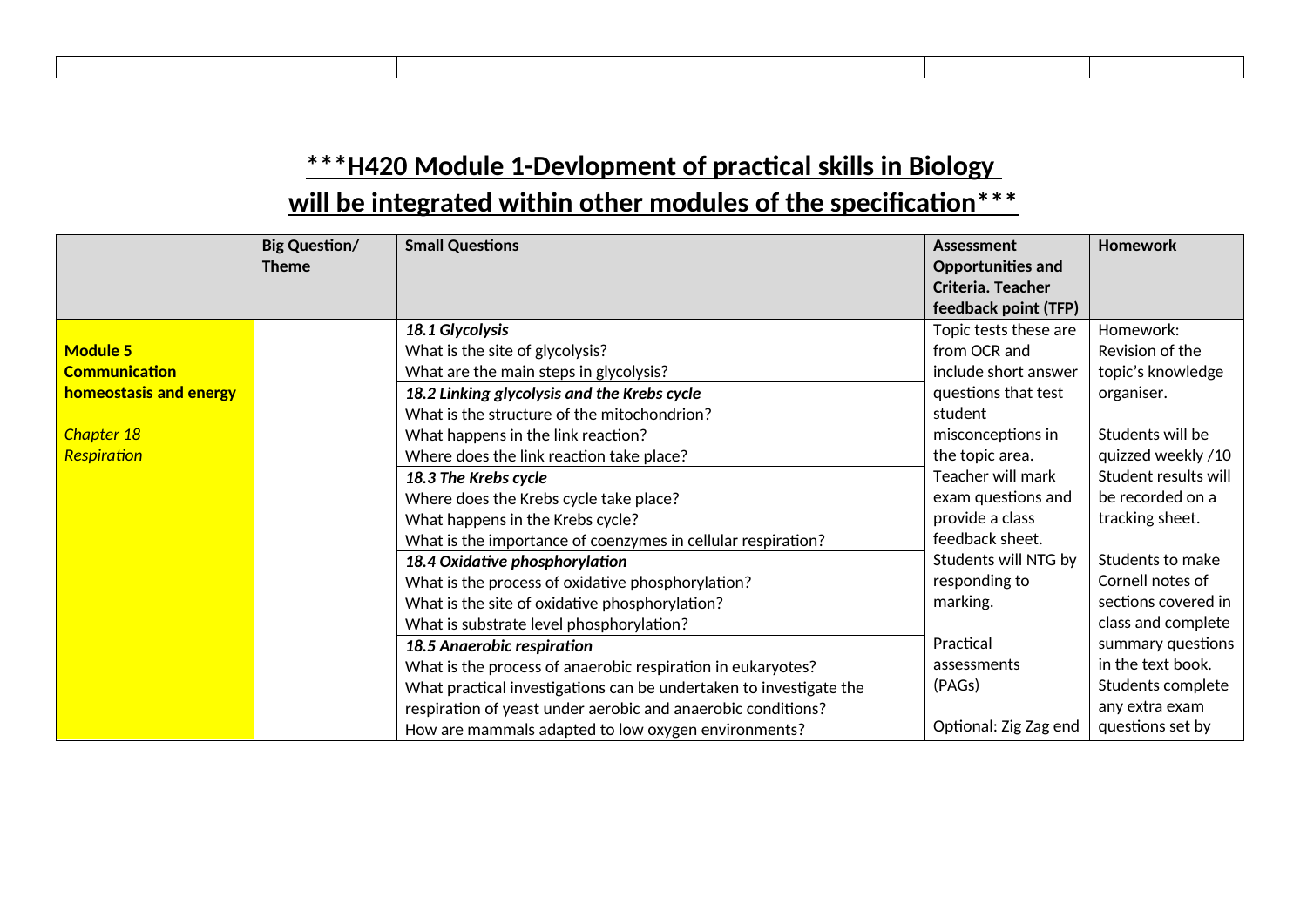| 18.6 Respiratory substrates                                                | of topic tests are | the teacher. |
|----------------------------------------------------------------------------|--------------------|--------------|
| What are the respiratory substrates?                                       | available to use   |              |
| What are the differences in energy values of carbohydrates, lipids and     |                    |              |
| proteins?                                                                  |                    |              |
| What is the respiratory quotient and how can it be used and interpreted?   |                    |              |
| What practical investigations can be can be carried out to investigate the |                    |              |
| effects of factors and respiratory substrates on the rate of respiration?  |                    |              |
|                                                                            |                    |              |

|                                   | <b>Big Question/</b> | <b>Small Questions</b>                                              | <b>Assessment</b>        | <b>Homework</b>      |
|-----------------------------------|----------------------|---------------------------------------------------------------------|--------------------------|----------------------|
|                                   | <b>Theme</b>         |                                                                     | <b>Opportunities and</b> |                      |
|                                   |                      |                                                                     | Criteria. Teacher        |                      |
|                                   |                      |                                                                     | feedback point (TFP)     |                      |
|                                   | How does the         | 19.1 Mutations and variation                                        | Topic tests these are    | Homework:            |
| <b>Module 6</b>                   | genetic control of   | What is a mutation?                                                 | from OCR and             | Revision of the      |
| <b>Genetics, evolution and</b>    | metabolic            | What are the possible effects of mutations?                         | include short answer     | topic's knowledge    |
| ecosystems                        | reactions            | What are the causes of mutations?                                   | questions that test      | organiser.           |
|                                   | determine an         | What is the difference between gene and chromosome mutations?       | student                  |                      |
| Chapter 19                        | organism's           | 19.2 Control of gene expression                                     | misconceptions in        | Students will be     |
| <b>Genetics of living systems</b> | growth,              | What are the regulatory mechanisms that control gene expression at: | the topic area.          | quizzed weekly /10   |
|                                   | development and      | -transcriptional level?                                             | Teacher will mark        | Student results will |
|                                   | function?            | -post-transcriptional level?                                        | exam questions and       | be recorded on a     |
|                                   |                      | -translational level?                                               | provide a class          | tracking sheet.      |
|                                   |                      | -post-translational level?                                          | feedback sheet.          |                      |
|                                   |                      | 19.3 Body plans                                                     | Students will NTG by     | Students to make     |
|                                   |                      | What causes the growth and development of body plans in different   | responding to            | Cornell notes of     |
|                                   |                      | organisms?                                                          | marking.                 | sections covered in  |
|                                   |                      | What is the importance of mitosis and apoptosis mechanisms in       |                          | class and complete   |
|                                   |                      | controlling the development of body form?                           | Practical                | summary questions    |
|                                   |                      | What factors can affect the expression of regulatory genes?         | assessments              | in the text book.    |
|                                   |                      |                                                                     | (PAGs)                   | Students complete    |
|                                   |                      |                                                                     |                          | any extra exam       |
|                                   |                      |                                                                     | Optional: Zig Zag end    | questions set by     |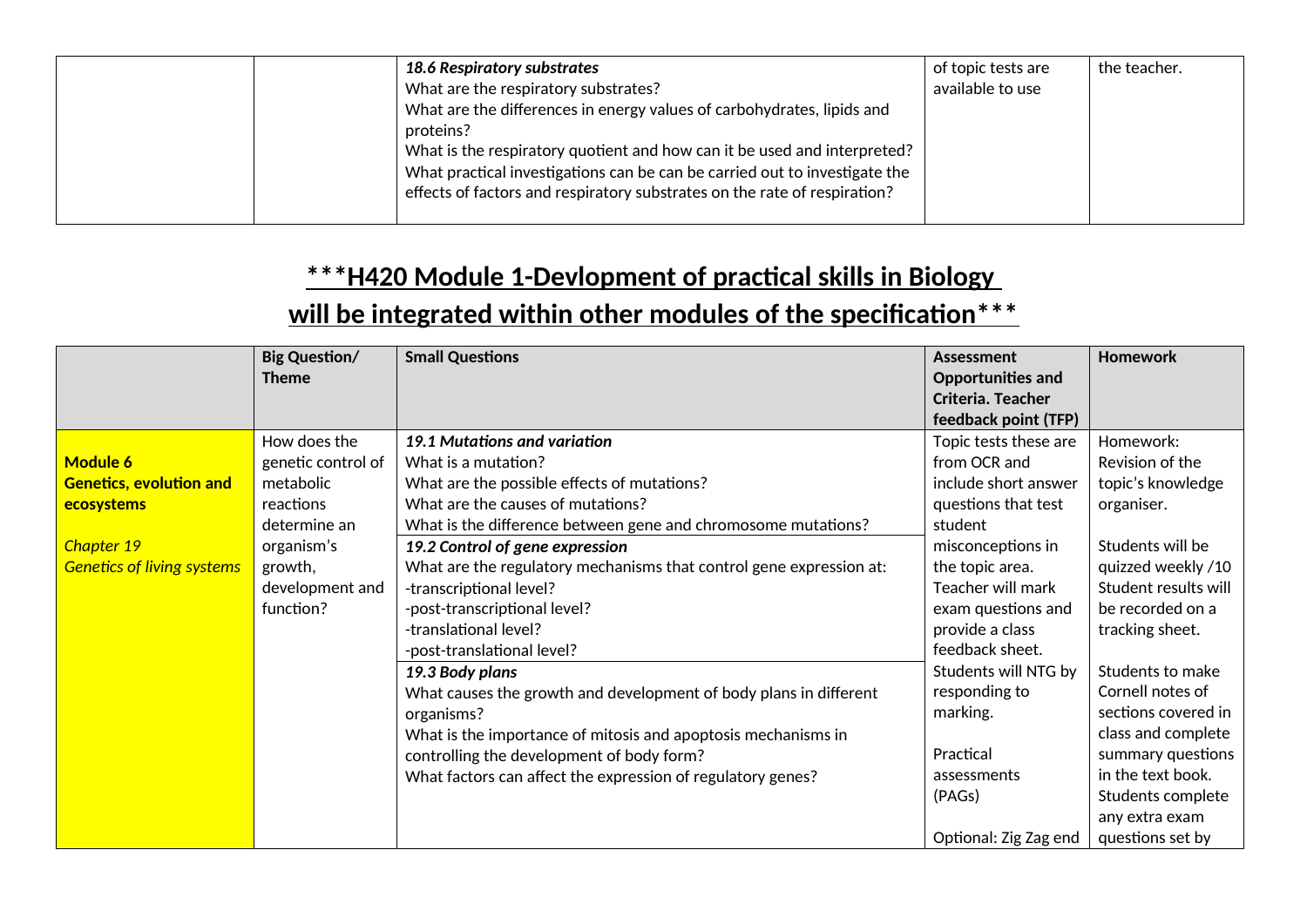|  | of topic tests are<br>  available to use | the teacher. |
|--|------------------------------------------|--------------|
|  |                                          |              |
|  |                                          |              |
|  |                                          |              |

|                                                                                                                                  | <b>Big Question/</b><br><b>Theme</b>                                                                    | <b>Small Questions</b>                                                                                                                                                                                                                                                                                                                                                                                                                                                                                                                                                                                                                                                                                                                                                                                              | Assessment<br><b>Opportunities and</b><br>Criteria. Teacher<br>feedback point (TFP)                                                                                                                                                                                                                                 | <b>Homework</b>                                                                                                                                                                                                                                                                                                              |
|----------------------------------------------------------------------------------------------------------------------------------|---------------------------------------------------------------------------------------------------------|---------------------------------------------------------------------------------------------------------------------------------------------------------------------------------------------------------------------------------------------------------------------------------------------------------------------------------------------------------------------------------------------------------------------------------------------------------------------------------------------------------------------------------------------------------------------------------------------------------------------------------------------------------------------------------------------------------------------------------------------------------------------------------------------------------------------|---------------------------------------------------------------------------------------------------------------------------------------------------------------------------------------------------------------------------------------------------------------------------------------------------------------------|------------------------------------------------------------------------------------------------------------------------------------------------------------------------------------------------------------------------------------------------------------------------------------------------------------------------------|
| <b>Module 6</b><br><b>Genetics, evolution and</b><br>ecosystems<br>Chapter 20<br><b>Patterns of inheritance</b><br>and variation | How do genetic<br>and<br>environmental<br>factors contribute<br>to variation<br>within a<br>population? | 20.1 Variation and inheritance<br>What is variation?<br>What environmental and genetic factors contribute to phenotypic<br>variation?<br>How does sexual reproduction lead to genetic variation within a species?<br>What is the difference between discontinuous and continuous variation?<br>20.2 Monogenic inheritance<br>How can we perform a genetic cross?<br>What happens in a genetic cross when alleles show codominance?<br>What happens in a genetic cross when multiple alleles code for a<br>characteristic?<br>How is sex determined?<br>What characteristics are determined by sex linked genes?<br>20.3 Dihybrid inheritance<br>What is dihybrid inheritance?<br>What happens in a dihybrid cross?<br>20.4 Phenotypic ratios<br>How can we use phenotypic ratios to identify linkage and epistasis? | Topic tests these are<br>from OCR and<br>include short answer<br>questions that test<br>student<br>misconceptions in<br>the topic area.<br>Teacher will mark<br>exam questions and<br>provide a class<br>feedback sheet.<br>Students will NTG by<br>responding to<br>marking.<br>Practical<br>assessments<br>(PAGs) | Homework:<br>Revision of the<br>topic's knowledge<br>organiser.<br>Students will be<br>quizzed weekly /10<br>Student results will<br>be recorded on a<br>tracking sheet.<br>Students to make<br>Cornell notes of<br>sections covered in<br>class and complete<br>summary questions<br>in the text book.<br>Students complete |
|                                                                                                                                  |                                                                                                         | How can we use the chi-squared test to determine the significance of the                                                                                                                                                                                                                                                                                                                                                                                                                                                                                                                                                                                                                                                                                                                                            |                                                                                                                                                                                                                                                                                                                     | any extra exam                                                                                                                                                                                                                                                                                                               |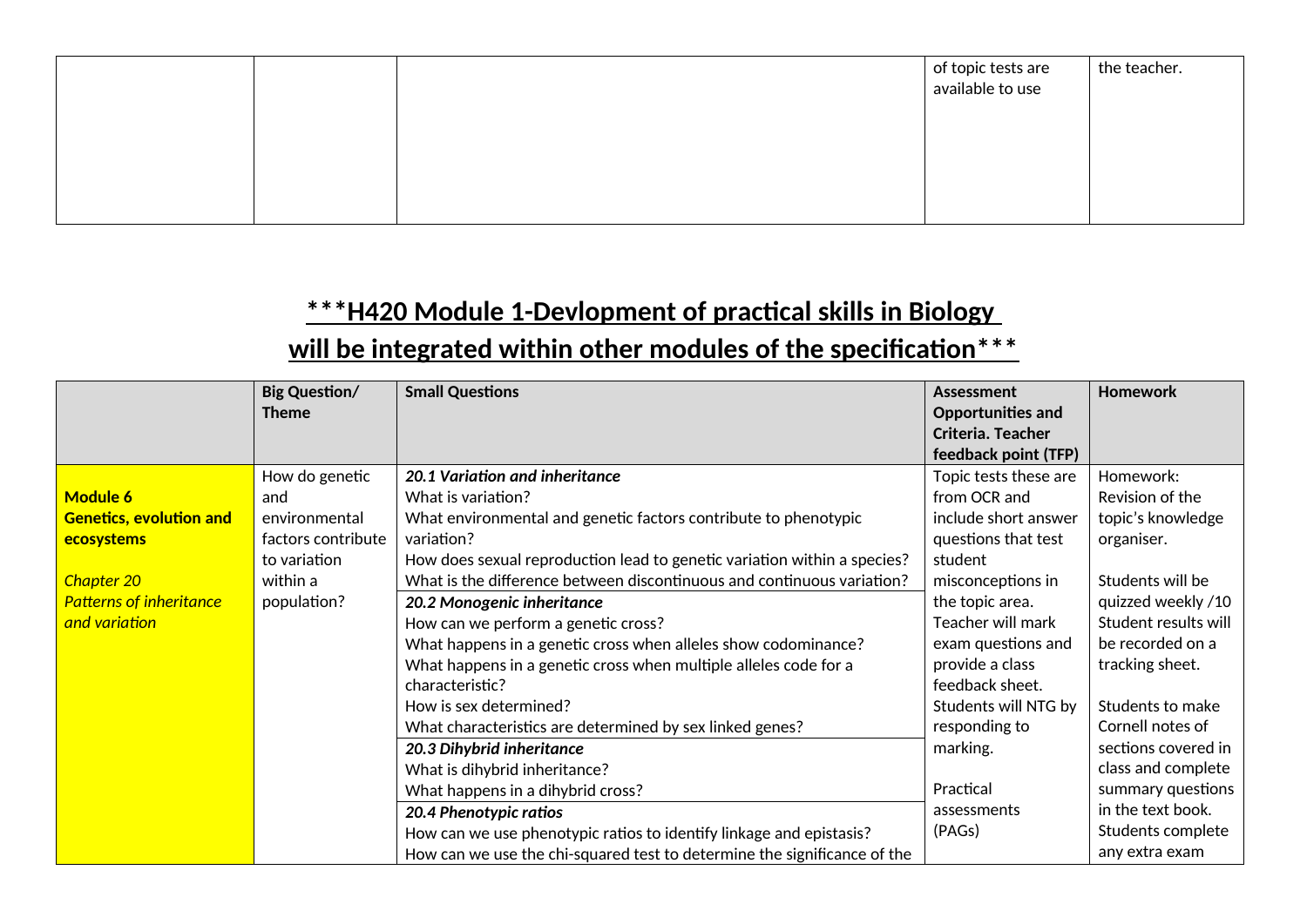| difference between observed and expected results?                      | Optional: Zig Zag end | questions set by |
|------------------------------------------------------------------------|-----------------------|------------------|
| 20.5 Evolution                                                         | of topic tests are    | the teacher.     |
| What factors affect the evolution of a species?                        | available to use      |                  |
| What is the difference between stabilising, directional and disruptive |                       |                  |
| selection?                                                             |                       |                  |
| How can we use the Hardy-Weinberg principle to calculate the allele    |                       |                  |
| frequencies in populations?                                            |                       |                  |
| 20.6 Speciation and artificial selection                               |                       |                  |
| What is speciation?                                                    |                       |                  |
| What is allopatric speciation?                                         |                       |                  |
| What is sympatric speciation?                                          |                       |                  |
| What are the principles of artificial selection and its uses?          |                       |                  |
| What are the ethical considerations surrounding the use of artificial  |                       |                  |
| selection?                                                             |                       |                  |
| What are gene banks?                                                   |                       |                  |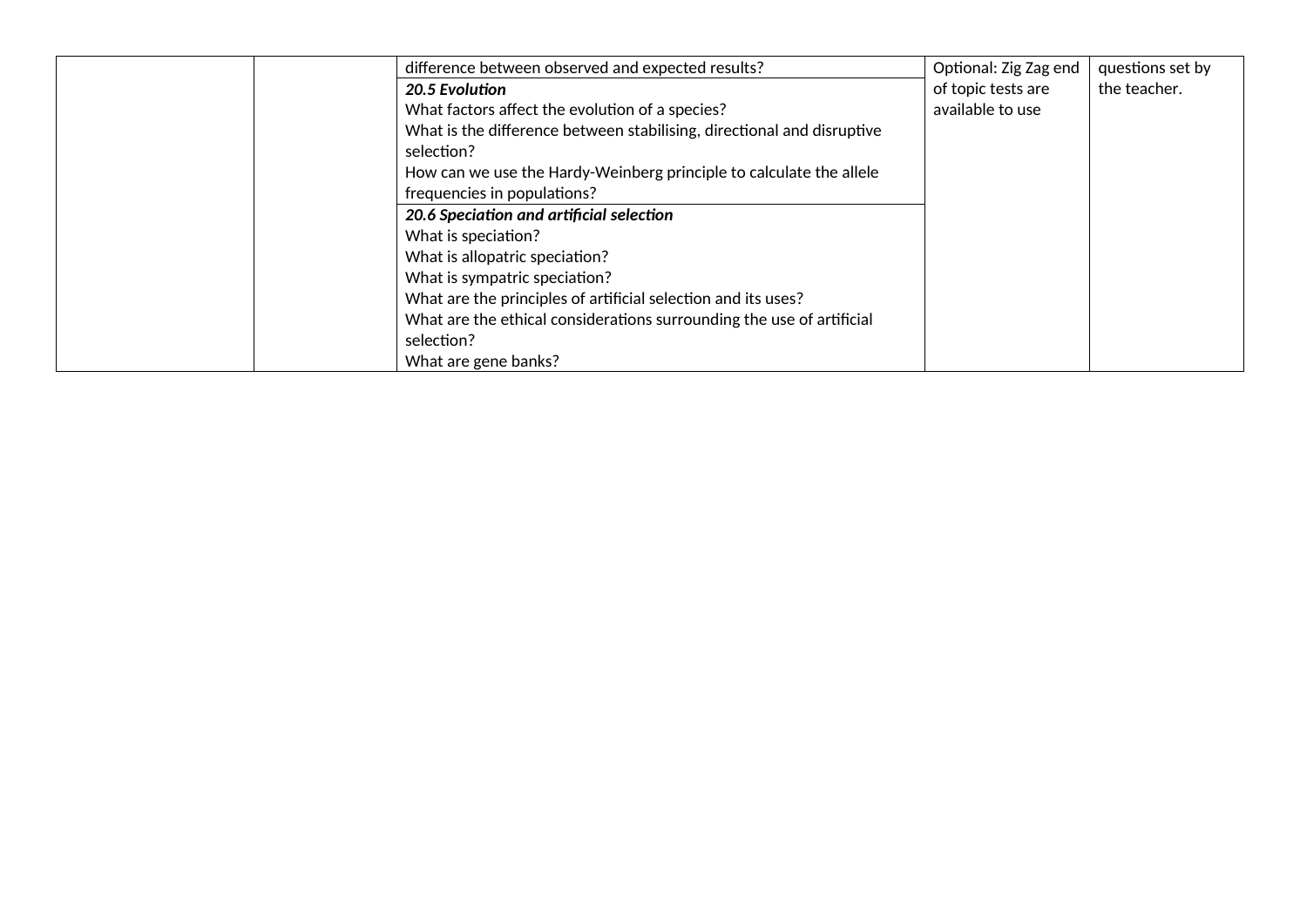|                                | <b>Big Question/</b><br><b>Theme</b> | <b>Small Questions</b>                                             | <b>Assessment</b><br><b>Opportunities and</b><br>Criteria. Teacher<br>feedback point (TFP) | <b>Homework</b>      |
|--------------------------------|--------------------------------------|--------------------------------------------------------------------|--------------------------------------------------------------------------------------------|----------------------|
|                                | What are the                         | 21.1 DNA profiling                                                 | Topic tests these are                                                                      | Homework:            |
|                                |                                      |                                                                    |                                                                                            |                      |
| <b>Module 6</b>                | benefits ad                          | What is DNA profiling?                                             | from OCR and                                                                               | Revision of the      |
| <b>Genetics, evolution and</b> | implications of                      | How can DNA profiling be used?                                     | include short answer                                                                       | topic's knowledge    |
| ecosystems                     | manipulating                         | What is the polymerase chain reaction and its application in DNA   | questions that test                                                                        | organiser.           |
|                                | genomes?                             | analysis?                                                          | student                                                                                    |                      |
| Chapter 21                     |                                      | What are the principles and uses of electrophoresis?               | misconceptions in                                                                          | Students will be     |
| <b>Manipulating genomes</b>    |                                      | 21.2 DNA sequencing and analysis                                   | the topic area.                                                                            | quizzed weekly /10   |
|                                |                                      | What are the principles of DNA sequencing?                         | Teacher will mark                                                                          | Student results will |
|                                |                                      | What are the developments of new DNA sequencing techniques?        | exam questions and                                                                         | be recorded on a     |
|                                |                                      | 21.3 Using DNA sequencing                                          | provide a class                                                                            | tracking sheet.      |
|                                |                                      | How has genome-wide comparisons allowed for genome-wide            | feedback sheet.                                                                            |                      |
|                                |                                      | comparisons between individuals and between species?               | Students will NTG by                                                                       | Students to make     |
|                                |                                      | How has genome-wide comparisons allowed for the sequences of amino | responding to                                                                              | Cornell notes of     |
|                                |                                      | acids in polypeptides to be predicted?                             | marking.                                                                                   | sections covered in  |
|                                |                                      | How has genome-wide comparisons allowed for the development of     |                                                                                            | class and complete   |
|                                |                                      | synthetic biology?                                                 | Practical                                                                                  | summary questions    |
|                                |                                      | 21.4 Genetic engineering                                           | assessments                                                                                | in the text book.    |
|                                |                                      | What are the principles of genetic engineering?                    | (PAGs)                                                                                     | Students complete    |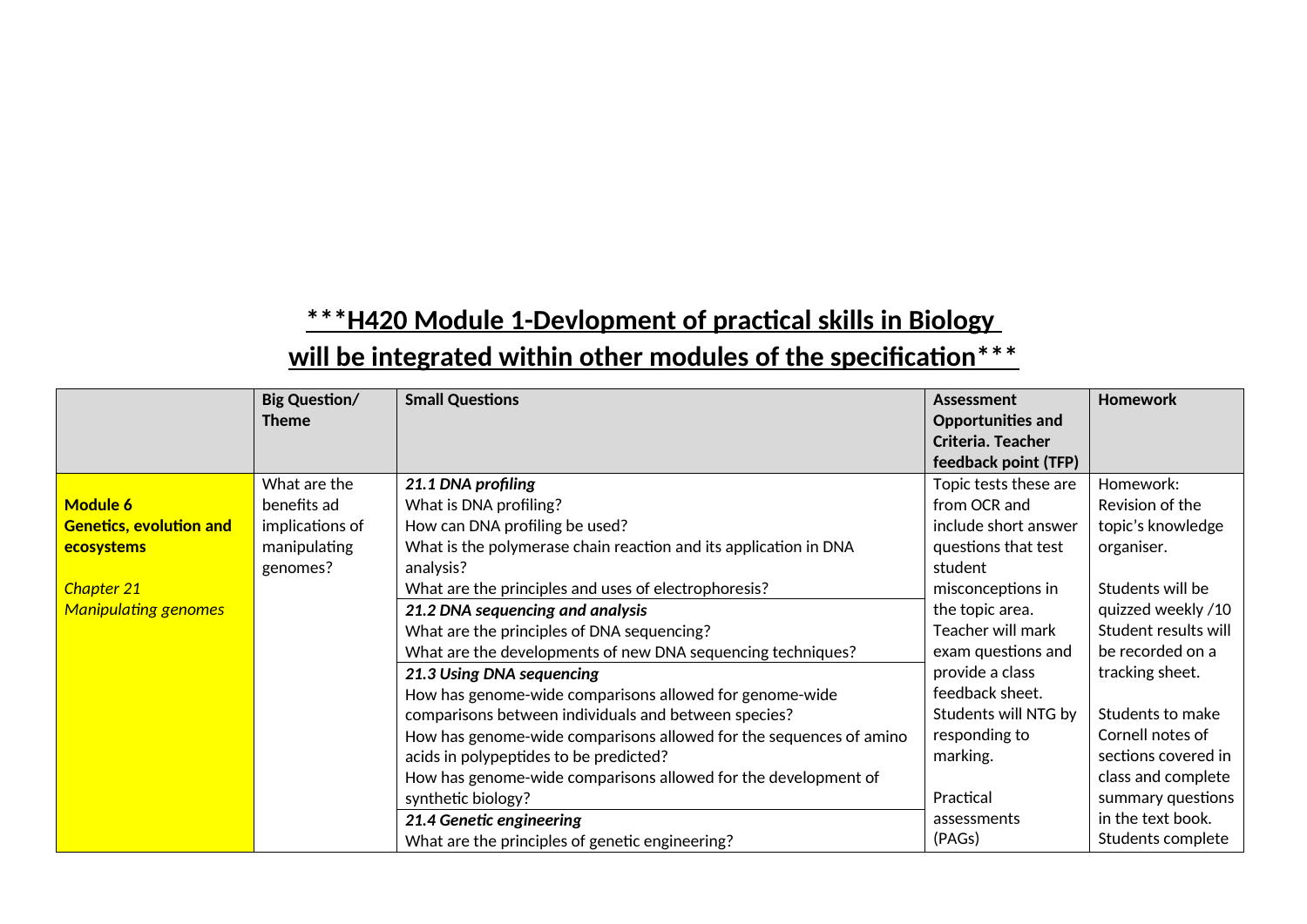| What techniques are used in genetic engineering?                          |                       | any extra exam   |
|---------------------------------------------------------------------------|-----------------------|------------------|
| 21.5 Gene technology and ethics                                           | Optional: Zig Zag end | questions set by |
| What are the ethical issues relating to the genetic modification of       | of topic tests are    | the teacher.     |
| organisms?                                                                | available to use      |                  |
| What are the principles of and the potential or gene therapy in medicine? |                       |                  |
|                                                                           |                       |                  |
|                                                                           |                       |                  |
|                                                                           |                       |                  |
|                                                                           |                       |                  |
|                                                                           |                       |                  |

|                                | <b>Big Question/</b> | <b>Small Questions</b>                                                 | Assessment                                    | <b>Homework</b>      |
|--------------------------------|----------------------|------------------------------------------------------------------------|-----------------------------------------------|----------------------|
|                                | <b>Theme</b>         |                                                                        | <b>Opportunities and</b><br>Criteria. Teacher |                      |
|                                |                      |                                                                        |                                               |                      |
|                                |                      |                                                                        | feedback point (TFP)                          |                      |
|                                | How has cloning      | 22.1 Natural cloning in plants                                         | Topic tests these are                         | Homework:            |
| <b>Module 6</b>                | been useful?         | How does natural plant cloning occur?                                  | from OCR and                                  | Revision of the      |
| <b>Genetics, evolution and</b> |                      | How are natural clones used in horticulture?                           | include short answer                          | topic's knowledge    |
| ecosystems                     |                      | How is sugar cane cloned?                                              | questions that test                           | organiser.           |
|                                |                      | 22.2 Artificial cloning in plants                                      | student                                       |                      |
| Chapter 22                     |                      | How can we produce artificial clones of plants by micropropagation and | misconceptions in                             | Students will be     |
| <b>Cloning and</b>             |                      | tissue culture?                                                        | the topic area.                               | quizzed weekly /10   |
| biotechnology                  |                      | What are the arguments for and against artificial cloning in plants?   | Teacher will mark                             | Student results will |
|                                |                      | 22.3 Cloning in animals                                                | exam questions and                            | be recorded on a     |
|                                |                      | What natural cloning do we see in animals (invertebrate and            | provide a class                               | tracking sheet.      |
|                                |                      | vertebrates)?                                                          | feedback sheet.                               |                      |
|                                |                      | How can artificial clones in animals be produced?                      | Students will NTG by                          | Students to make     |
|                                |                      | What are the arguments for and against artificial cloning in animals?  | responding to                                 | Cornell notes of     |
|                                | What is the use of   | 22.4 Microorganisms and biotechnology                                  | marking.                                      | sections covered in  |
|                                | microorganisms       | What are the uses of microorganisms in biotechnological processes?     |                                               | class and complete   |
|                                | in biotechnology?    | What are the advantages and disadvantages of using microorganisms to   | Practical                                     | summary questions    |
|                                |                      | make food for human consumption?                                       | assessments                                   | in the text book.    |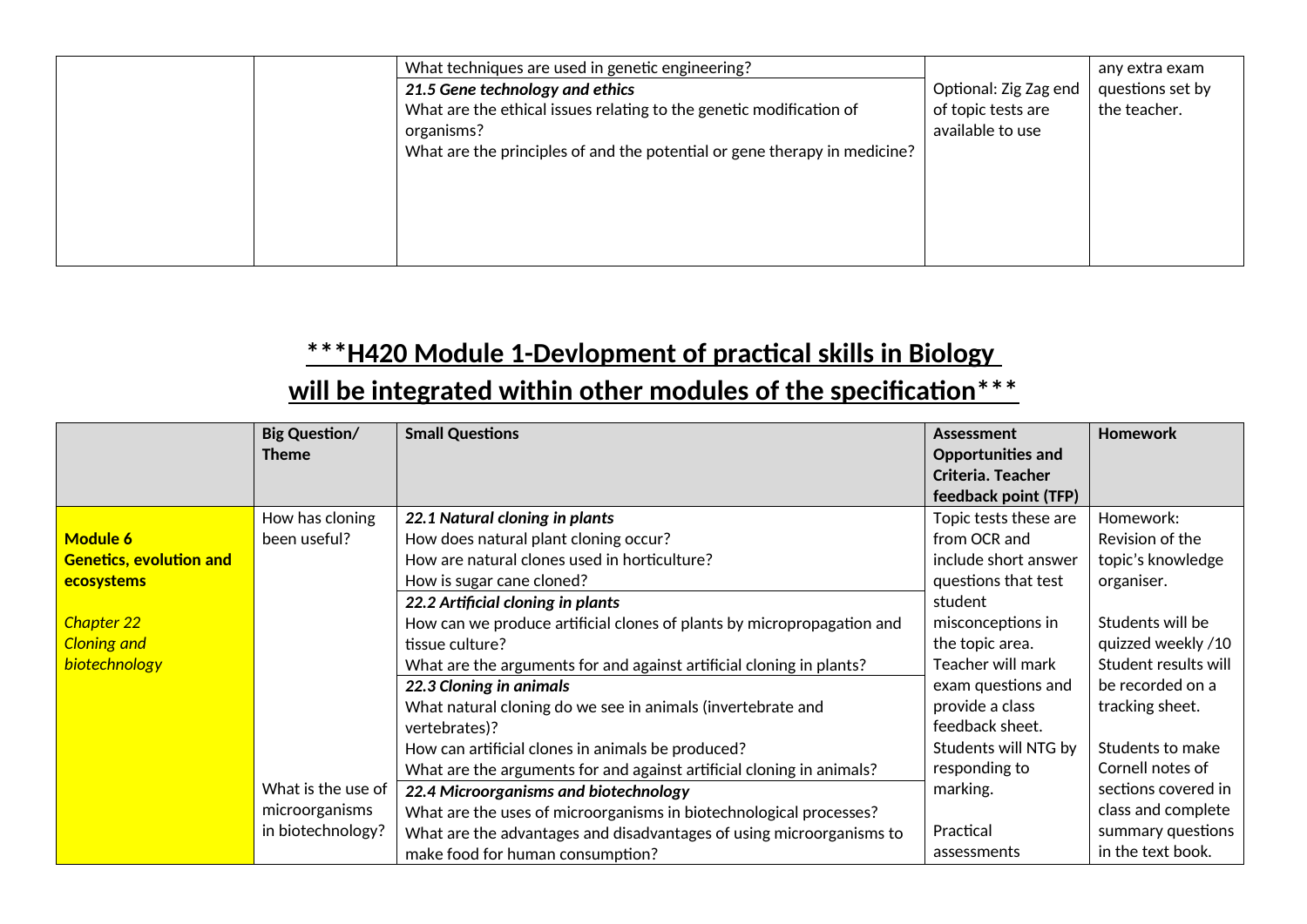| 22.5 Microorganisms, medicines and bioremediation                     | (PAGs)                | Students complete |
|-----------------------------------------------------------------------|-----------------------|-------------------|
| How are microorganisms used in biotechnological processes to produce  |                       | any extra exam    |
| insulin and penicillin?                                               | Optional: Zig Zag end | questions set by  |
| How are microorganisms used in biotechnological processes for         | of topic tests are    | the teacher.      |
| bioremediation?                                                       | available to use      |                   |
| 22.6 Culturing microorganisms in the lab                              |                       |                   |
| How can microorganisms be cultured effectively, using aseptic         |                       |                   |
| techniques?                                                           |                       |                   |
| How do you perform a serial dilution?                                 |                       |                   |
| What does the standard growth curve of microorganisms in a closed     |                       |                   |
| culture look like and why?                                            |                       |                   |
| What practical investigations can be undertaken to investigate the    |                       |                   |
| factors affecting the growth of microorganisms?                       |                       |                   |
| 22.7 Culturing microorganisms on an industrial scale                  |                       |                   |
| What are primary and secondary metabolites?                           |                       |                   |
| How are microorganisms grown in batch fermentation?                   |                       |                   |
| Ho are microorganisms grown in continuous fermentation?               |                       |                   |
| How does a bioreactor work?                                           |                       |                   |
| How can we control bioreactors to maximise yield of product required? |                       |                   |
| 22.8 Using immobilised enzymes                                        |                       |                   |
| What are the benefits of using isolated enzymes?                      |                       |                   |
| What are the benefits of using extracellular enzymes?                 |                       |                   |
| How are enzymes immobilised?                                          |                       |                   |
| What are the advantages and disadvantages of using immobilised        |                       |                   |
| enzymes?                                                              |                       |                   |
| Are there any examples where immobilised enzymes are useful in        |                       |                   |
| continuous production to produce large quantities of product?         |                       |                   |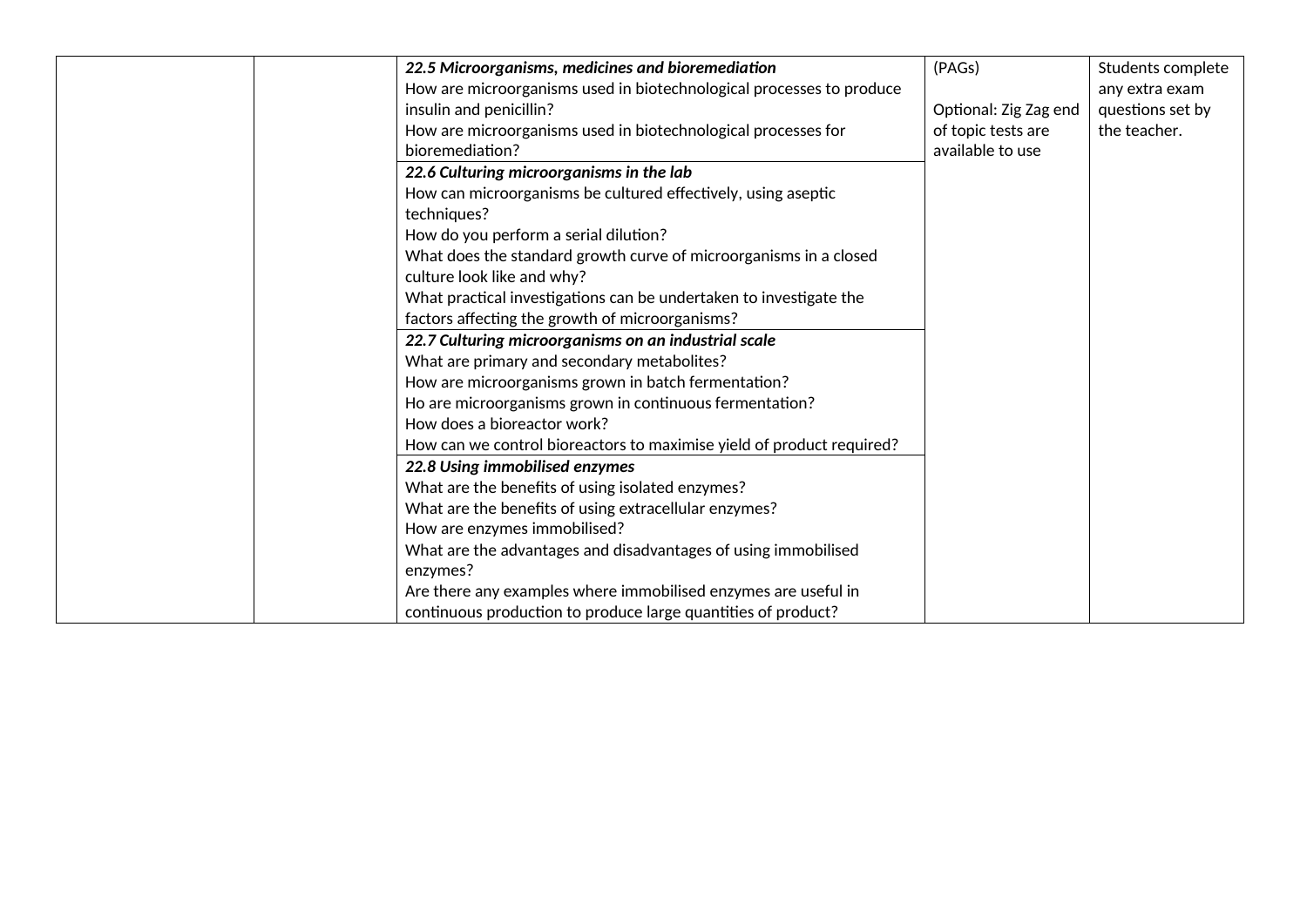|                                | <b>Big Question/</b><br><b>Theme</b> | <b>Small Questions</b>                                                | Assessment<br>Opportunities and | <b>Homework</b>      |
|--------------------------------|--------------------------------------|-----------------------------------------------------------------------|---------------------------------|----------------------|
|                                |                                      |                                                                       | Criteria. Teacher               |                      |
|                                |                                      |                                                                       | feedback point (TFP)            |                      |
|                                | What are the                         | 23.1 Ecosystems                                                       | Topic tests these are           | Homework:            |
| <b>Module 6</b>                | complex                              | What is an ecosystem?                                                 | from OCR and                    | Revision of the      |
| <b>Genetics, evolution and</b> | interactions that                    | What factors affect ecosystems?                                       | include short answer            | topic's knowledge    |
| ecosystems                     | occur between                        | 23.2 Biomass transfer through an ecosystem                            | questions that test             | organiser.           |
|                                | organisms and                        | What are consumers, producers, food chains, trophic levels and food   | student                         |                      |
| Chapter 23                     | their                                | webs?                                                                 | misconceptions in               | Students will be     |
| <b>Ecosystems</b>              | environment?                         | How can food chains be represented diagrammatically?                  | the topic area.                 | quizzed weekly /10   |
|                                |                                      | How can we measure biomass?                                           | Teacher will mark               | Student results will |
|                                |                                      | What happens to the efficiency of biomass and energy transfer between | exam questions and              | be recorded on a     |
|                                |                                      | tropic levels?                                                        | provide a class                 | tracking sheet.      |
|                                |                                      | How can we calculate the efficiency of biomass and energy transfer    | feedback sheet.                 |                      |
|                                |                                      | between trophic levels?                                               | Students will NTG by            | Students to make     |
|                                |                                      | How does human activity manipulate biomass through ecosystems?        | responding to                   | Cornell notes of     |
|                                |                                      | 23.3 Recycling within ecosystems                                      | marking.                        | sections covered in  |
|                                |                                      | What are the roles of decomposers in ecosystems?                      |                                 | class and complete   |
|                                |                                      | How is nitrogen recycled through an ecosystem?                        | Practical                       | summary questions    |
|                                |                                      | How is carbon recycled through an ecosystem?                          | assessments                     | in the text book.    |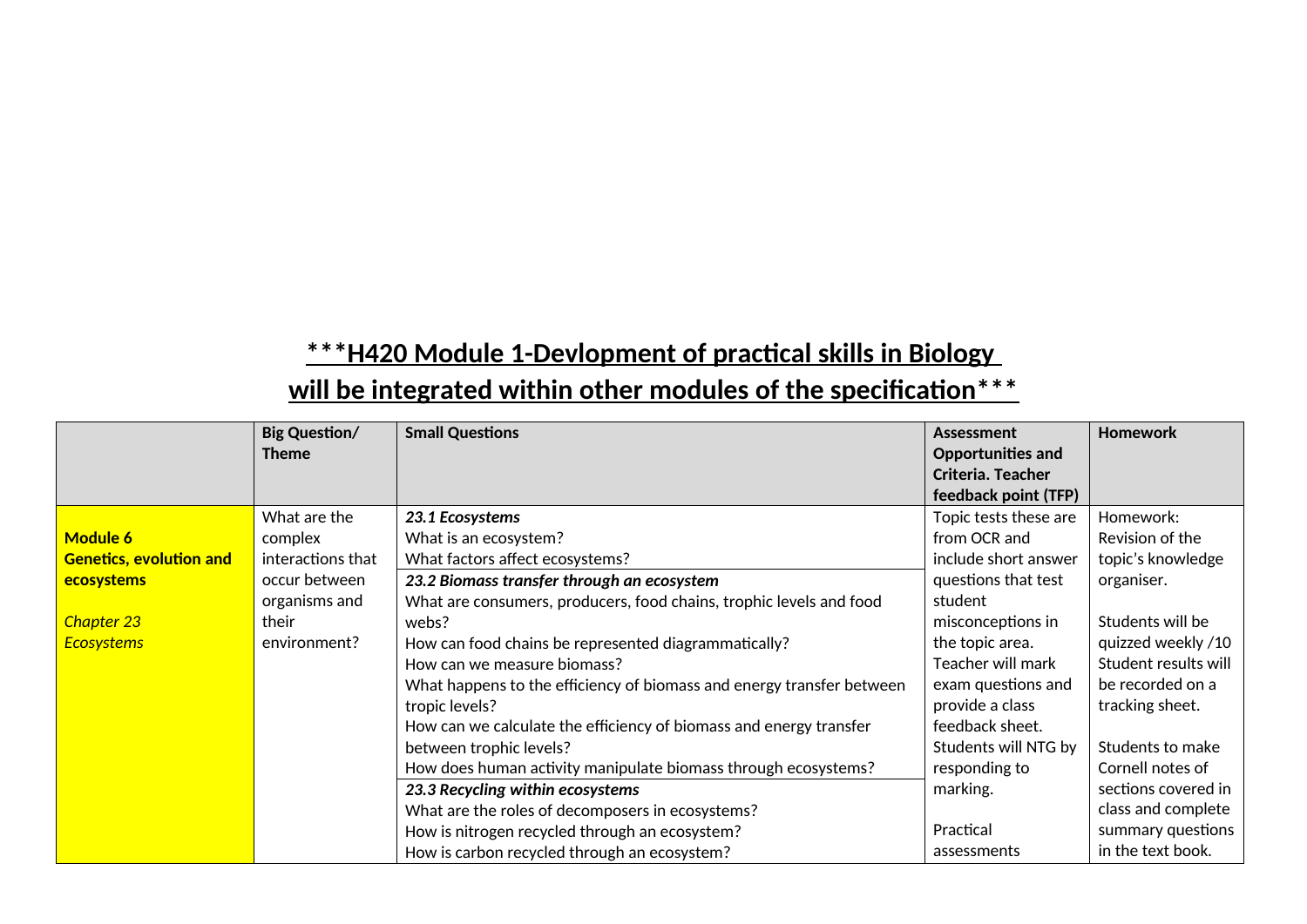| <b>23.4 Succession</b>                                                  | (PAGs)                | Students complete |
|-------------------------------------------------------------------------|-----------------------|-------------------|
| What is succession?                                                     |                       | any extra exam    |
| What are the stages of succession and are there any differences between | Optional: Zig Zag end | questions set by  |
| communities?                                                            | of topic tests are    | the teacher.      |
| What is a climax community?                                             | available to use      |                   |
| What are the processes of primary and secondary succession?             |                       |                   |
| What is deflected succession?                                           |                       |                   |
| 23.5 Measuring the distribution and abundance of organisms              |                       |                   |
| How can we measure the distribution and abundance of organisms in an    |                       |                   |
| ecosystem?                                                              |                       |                   |
| What are the different sampling and recording methods to determine the  |                       |                   |
| distribution and abundance of organisms in a variety of ecosystems?     |                       |                   |
| How do we calculate biodiversity using Simpson diversity index?         |                       |                   |

|                                | <b>Big Question/</b><br><b>Theme</b> | <b>Small Questions</b>                                                   | Assessment<br>Opportunities and<br>Criteria. Teacher<br>feedback point (TFP) | <b>Homework</b>      |
|--------------------------------|--------------------------------------|--------------------------------------------------------------------------|------------------------------------------------------------------------------|----------------------|
|                                | What factors                         | 24.1 Population size                                                     | Topic tests these are                                                        | Homework:            |
| <b>Module 6</b>                | determine                            | What does the growth curve of most natural populations look like?        | from OCR and                                                                 | Revision of the      |
| <b>Genetics, evolution and</b> | population size                      | What factors determine the size of a population?                         | include short answer                                                         | topic's knowledge    |
| ecosystems                     | and why do                           | What is the impact of limiting factors on carrying capacity and final    | questions that test                                                          | organiser.           |
|                                | ecosystems need                      | population size?                                                         | student                                                                      |                      |
| Chapter 24                     | be managed?                          | 24.2 Competition                                                         | misconceptions in                                                            | Students will be     |
| <b>Populations and</b>         |                                      | Why do animal compete?                                                   | the topic area.                                                              | quizzed weekly /10   |
| sustainability                 |                                      | What are the different types of competition?                             | Teacher will mark                                                            | Student results will |
|                                |                                      | Can you provide examples of interspecific and intraspecific competition? | exam questions and                                                           | be recorded on a     |
|                                |                                      | 24.3 Predator-prey relationships                                         | provide a class                                                              | tracking sheet.      |
|                                |                                      | What is predation?                                                       | feedback sheet.                                                              |                      |
|                                |                                      | What is the relationship between population numbers of predators and     | Students will NTG by                                                         | Students to make     |
|                                |                                      | prey?                                                                    | responding to                                                                | Cornell notes of     |
|                                |                                      | What does a predator-prey graph look like and why?                       | marking.                                                                     | sections covered in  |
|                                |                                      | 24.4 Conservation and preservation                                       |                                                                              | class and complete   |
|                                |                                      | What is conservation?                                                    | Practical                                                                    | summary questions    |
|                                |                                      | What is preservation?                                                    | assessments                                                                  | in the text book.    |